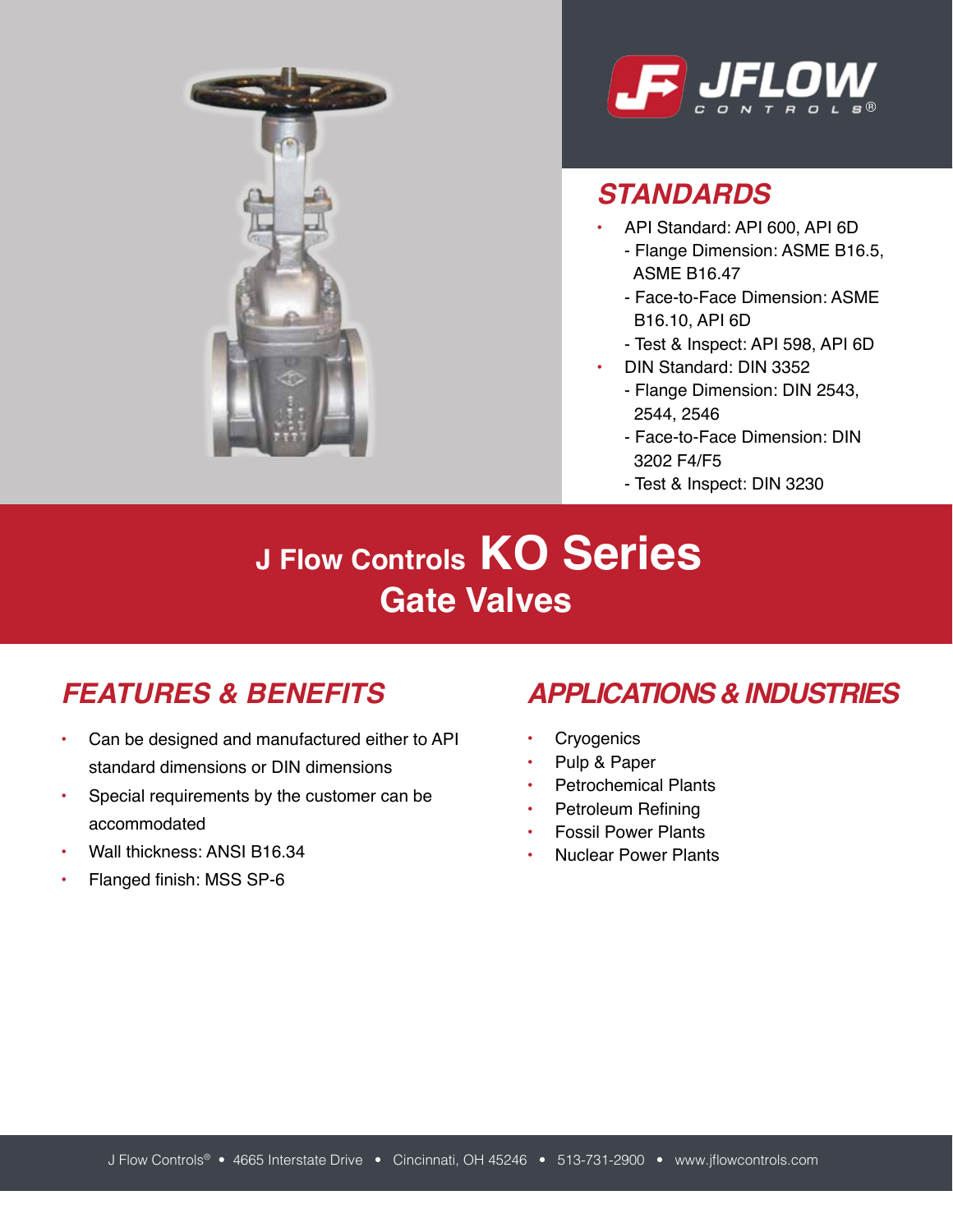#### *PARTS IDENTIFICATION*



| <b>No</b>      | <b>Part Name</b>     | <b>Material</b>      |  |  |  |  |
|----------------|----------------------|----------------------|--|--|--|--|
| 1              | Body                 | ASTM A216 WCB        |  |  |  |  |
| $\overline{2}$ | Seat                 | ASTM A105 + Steel    |  |  |  |  |
| 3              | Wedge                | ASTM A216            |  |  |  |  |
| 4              | <b>Stem</b>          | $WCB + Steel$        |  |  |  |  |
| 5              | Gasket               | ASTM A182 F6a        |  |  |  |  |
| 6              | <b>Bolt</b>          | Graphite + 304       |  |  |  |  |
| $\overline{7}$ | Nut                  | <b>ASTM A103 B7</b>  |  |  |  |  |
| 8              | <b>Bonnet</b>        | ASTM A194 2H         |  |  |  |  |
| 9              | <b>Back Seat</b>     | <b>ASTM A216 WCB</b> |  |  |  |  |
| 10             | Packing              | ASTM A182 F6a        |  |  |  |  |
| 11             | Gland                | Graphite             |  |  |  |  |
| 12             | <b>Gland Flange</b>  | <b>ASTM A276 410</b> |  |  |  |  |
| 13             | Pin                  | <b>ASTM A216 WCB</b> |  |  |  |  |
| 14             | <b>Eyelet Bolt</b>   | <b>ASTM 1035</b>     |  |  |  |  |
| 15             | <b>Nut</b>           | <b>ASTM A193 B7</b>  |  |  |  |  |
| 16             | Oil Cup              | ASTM A194 2H         |  |  |  |  |
| 17             | <b>Stem Nut</b>      | <b>Brass</b>         |  |  |  |  |
| 18             | Gland                | <b>ASTM C95200</b>   |  |  |  |  |
| 19             | Handwheel            | <b>ASTM 1025</b>     |  |  |  |  |
| 20             | Screw                | <b>ASTM 32510</b>    |  |  |  |  |
| 21             | <b>Handwheel Nut</b> | <b>ASTM A1025</b>    |  |  |  |  |

#### *ENGINEERING*

| <b>Nominal</b>  |      | <b>Shell Test</b> |      | <b>Waster Seal Test</b> | <b>Air Seal Test</b> |            |  |
|-----------------|------|-------------------|------|-------------------------|----------------------|------------|--|
| <b>Pressure</b> | Mpa  | $LBf/in_{2}$      | Mpa  | $LBf/in_{2}$            | Mpa                  | LBf/in,    |  |
| 150             | 3.0  | 430               | 2.2  | 315                     |                      | $60 - 100$ |  |
| 300             | 7.7  | 1110              | -5.7 | 815                     | $0.4 - 0.7$          |            |  |
| 600             | 15.3 | 2220              | 11.3 | 1630                    |                      |            |  |

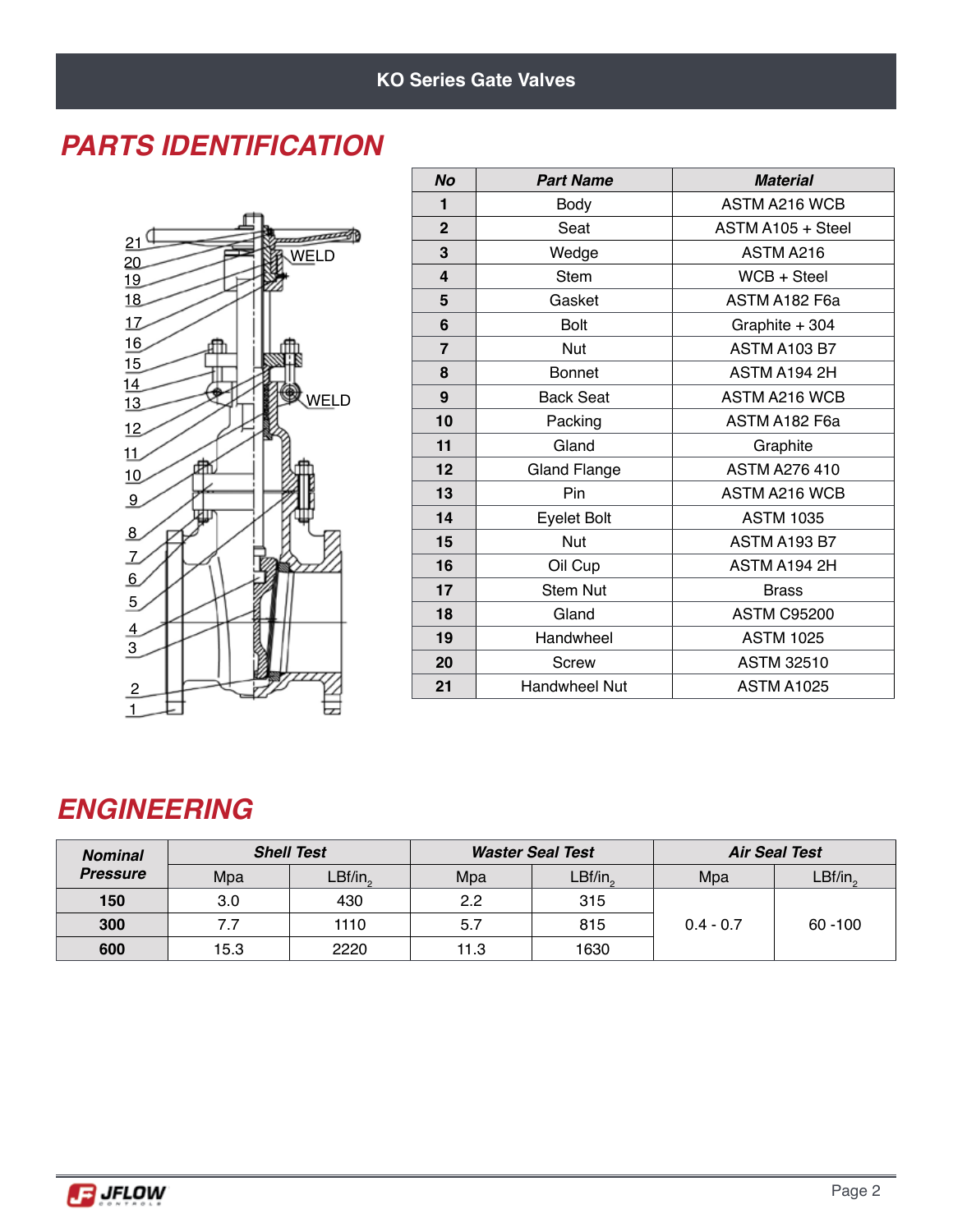# *API STANDARD DIMENSIONS*





| <b>Size</b>    | <b>300 LB RF</b> |      |                |                |             |                   |      |                |  |  |  |
|----------------|------------------|------|----------------|----------------|-------------|-------------------|------|----------------|--|--|--|
| <b>Inches</b>  | L                | D    | D <sub>1</sub> | D <sub>2</sub> | $\mathbf b$ | $n-\varnothing D$ | H    | D <sub>0</sub> |  |  |  |
| 1/2            | 4.29             | 3.53 | 2.40           | 1.39           | 0.40        | $0.16 - 0.64$     | 6.71 | 3.97           |  |  |  |
| 3/4            | 4.64             | 3.89 | 2.78           | 1.71           | 0.42        | $0.16 - 0.64$     | 7.62 | 3.97           |  |  |  |
| $\mathbf{1}$   | 5.04             | 4.29 | 3.14           | 2.02           | 0.46        | $0.16 - 0.64$     | 9.13 | 4.76           |  |  |  |
| $1 - 1/4$      | 5.56             | 4.64 | 3.53           | 2.54           | 0.52        | $0.16 - 0.64$     | 9.77 | 4.76           |  |  |  |
| $1 - 1/2$      | 6.55             | 5.04 | 3.91           | 2.90           | 0.58        | $0.16 - 0.64$     | 11.2 | 5.95           |  |  |  |
| $\overline{2}$ | 7.07             | 6.03 | 4.79           | 3.65           | 0.64        | $0.16 - 0.75$     | 12.8 | 7.94           |  |  |  |
| $2 - 1/2$      | 7.54             | 7.07 | 5.55           | 4.17           | 0.71        | $0.16 - 0.75$     | 13.8 | 7.94           |  |  |  |
| 3              | 8.06             | 7.54 | 6.05           | 5.04           | 0.77        | $0.16 - 0.75$     | 15.2 | 9.92           |  |  |  |
| 4              | 9.09             | 9.09 | 7.56           | 6.23           | 0.95        | $0.32 - 0.75$     | 18.1 | 11.1           |  |  |  |
| $5\phantom{1}$ | 10.1             | 10.1 | 8.58           | 7.38           | 0.95        | 0.32-0.89         | 25.1 | 11.1           |  |  |  |
| 6              | 10.6             | 11.1 | 9.58           | 8.58           | 1.01        | $0.32 - 0.89$     | 25.2 | 11.9           |  |  |  |
| 8              | 11.6             | 13.6 | 11.9           | 10.7           | 1.13        | $0.32 - 0.89$     | 30.3 | 13.9           |  |  |  |
| 10             | 13.1             | 16.1 | 14.4           | 12.9           | 1.20        | $0.48 - 1.01$     | 35.4 | 15.9           |  |  |  |
| 12             | 15.1             | 19.2 | 17.1           | 15.1           | 1.27        | $0.48 - 1.01$     | 42.9 | 17.9           |  |  |  |
| 14             | 16.1             | 21.2 | 18.9           | 16.4           | 1.39        | $0.48 - 1.15$     | 51.4 | 19.9           |  |  |  |
| 16             | 17.2             | 23.7 | 21.4           | 18.7           | 1.45        | $0.64 - 1.15$     | 57.0 | 19.9           |  |  |  |
| 18             | 18.2             | 25.2 | 22.9           | 21.2           | 1.57        | $0.79 - 1.27$     | 64.6 | 19.9           |  |  |  |
| 20             | 20.2             | 27.8 | 25.2           | 23.2           | 1.71        | $0.79 - 1.39$     | 64.7 | 23.8           |  |  |  |
| 24             | 22.2             | 32.3 | 29.8           | 27.5           | 1.94        | $0.79 - 1.39$     | 86.4 | 23.8           |  |  |  |
| 26             | 24.2             | 31.2 | 29.6           | 27.8           | 2.03        | 1.43-0.89         | 88.7 | 25.8           |  |  |  |
| 28             | 24.2             | 33.2 | 31.6           | 30.3           | 1.77        | 1.59-0.89         | 91.7 | 27.8           |  |  |  |
| 30             | 27.8             | 35.2 | 33.6           | 32.3           | 1.77        | 1.75-0.89         | 107  | 27.8           |  |  |  |
| 32             | 28.2             | 37.4 | 35.7           | 34.3           | 1.83        | 1.91-0.89         | 147  | --             |  |  |  |
| 36             | 30.6             | 42.0 | 40.1           | 38.6           | 2.08        | 1.59-1.01         | 156  | --             |  |  |  |
| 40             | 32.2             | 46.7 | 44.5           | 42.9           | 2.21        | 1.75-1.01         | 171  | ۰.             |  |  |  |

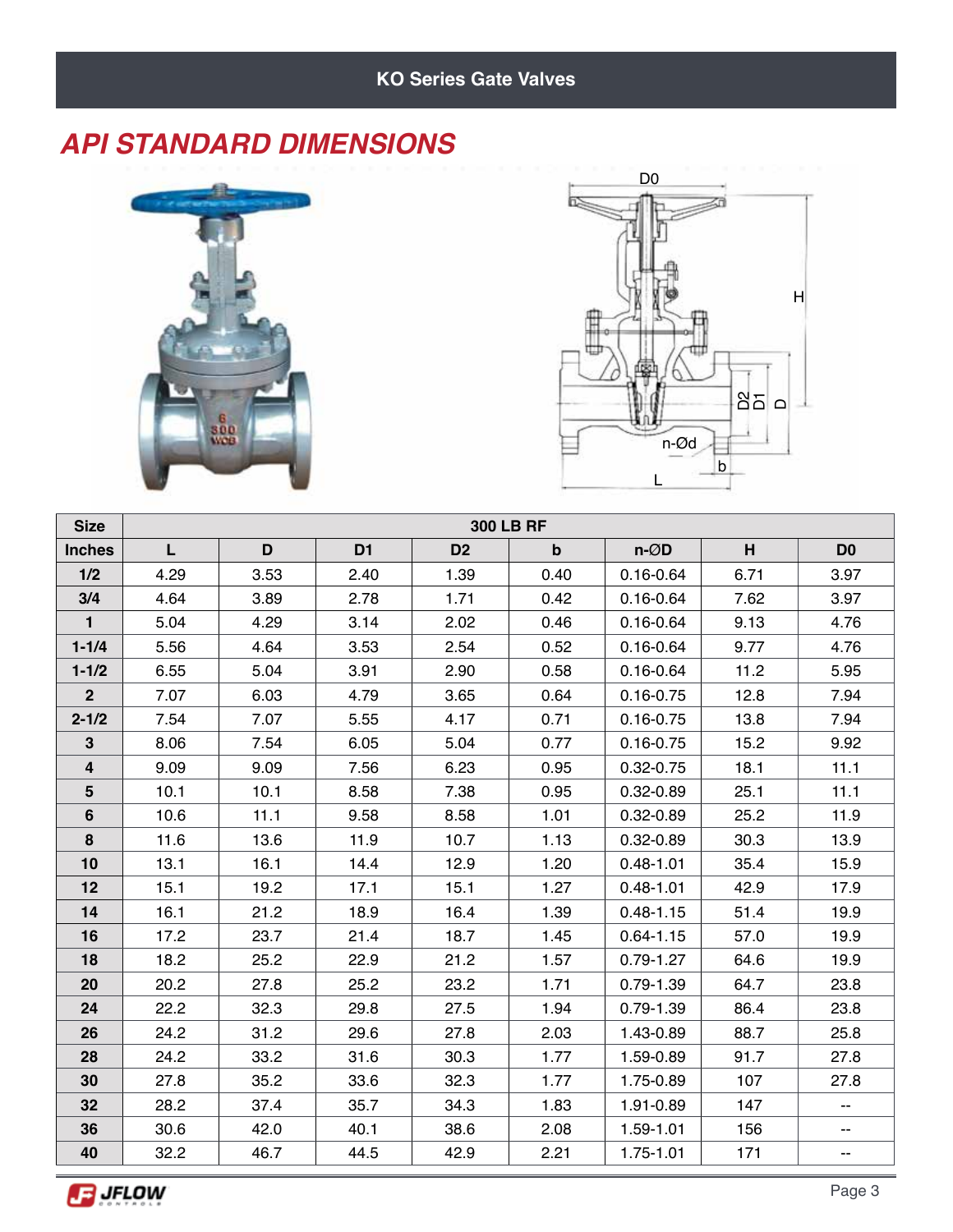#### *API STANDARD DIMENSIONS*





| <b>Size</b>    | <b>300 LB RF</b> |      |                |                |             |                   |      |                |  |  |  |
|----------------|------------------|------|----------------|----------------|-------------|-------------------|------|----------------|--|--|--|
| <b>Inches</b>  | L                | D    | D <sub>1</sub> | D <sub>2</sub> | $\mathbf b$ | $n-\varnothing D$ | н    | D <sub>0</sub> |  |  |  |
| 1/2            | 5.56             | 3.77 | 2.64           | 1.39           | 0.56        | $0.16 - 0.64$     | 6.71 | 4.76           |  |  |  |
| 3/4            | 6.03             | 4.64 | 3.28           | 1.71           | 0.64        | $0.16 - 0.75$     | 7.66 | 5.95           |  |  |  |
| $\mathbf{1}$   | 6.55             | 4.88 | 3.53           | 2.02           | 0.69        | $0.16 - 0.75$     | 9.13 | 5.95           |  |  |  |
| $1 - 1/4$      | 7.07             | 5.28 | 3.91           | 2.50           | 0.75        | $0.16 - 0.75$     | 9.77 | 6.35           |  |  |  |
| $1 - 1/2$      | 7.54             | 6.15 | 4.54           | 3.02           | 0.82        | $0.16 - 0.89$     | 11.2 | 7.15           |  |  |  |
| 2 <sup>2</sup> | 8.58             | 6.55 | 5.04           | 3.65           | 0.89        | $0.32 - 0.75$     | 13.1 | 7.94           |  |  |  |
| $2 - 1/2$      | 9.57             | 7.54 | 5.93           | 4.17           | 1.01        | $0.32 - 0.89$     | 14.6 | 7.94           |  |  |  |
| $\mathbf{3}$   | 11.2             | 8.34 | 6.67           | 5.04           | 1.13        | $0.32 - 0.89$     | 15.6 | 9.92           |  |  |  |
| $\overline{4}$ | 12.1             | 10.1 | 7.95           | 6.23           | 1.26        | $0.32 - 0.89$     | 18.8 | 11.1           |  |  |  |
| 5              | 15.1             | 11.1 | 9.33           | 7.38           | 1.39        | $0.32 - 0.89$     | 26.2 | 11.9           |  |  |  |
| 6              | 16.0             | 12.6 | 10.7           | 8.58           | 1.45        | $0.48 - 0.89$     | 28.2 | 13.9           |  |  |  |
| 8              | 16.6             | 15.1 | 13.1           | 10.7           | 1.64        | $0.48 - 1.01$     | 32.3 | 15.9           |  |  |  |
| 10             | 18.1             | 17.6 | 15.4           | 12.9           | 1.90        | $0.64 - 1.13$     | 39.8 | 17.9           |  |  |  |
| 12             | 19.9             | 20.7 | 17.9           | 15.1           | 2.02        | $0.64 - 1.27$     | 45.1 | 19.9           |  |  |  |
| 14             | 30.3             | 23.2 | 20.4           | 16.4           | 2.14        | $0.79 - 1.27$     | 59.1 | 23.8           |  |  |  |
| 16             | 33.3             | 25.7 | 22.7           | 18.7           | 2.27        | $0.79 - 1.39$     | 63.1 | 25.8           |  |  |  |
| 18             | 36.3             | 28.2 | 25.0           | 21.2           | 2.40        | $0.95 - 1.39$     | 80.1 | 27.8           |  |  |  |
| 20             | 39.3             | 30.8 | 27.2           | 23.2           | 2.52        | $0.95 - 1.39$     | 88.5 | 27.8           |  |  |  |
| 24             | 45.4             | 36.3 | 32.3           | 27.5           | 2.78        | $0.95 - 1.63$     | 105  | 29.8           |  |  |  |
| 26             | 49.4             | 34.4 | 31.9           | 29.2           | 3.57        | 1.27-1.39         | 127  | 29.8           |  |  |  |
| 28             | 53.4             | 36.6 | 34.0           | 31.3           | 3.57        | 1.43-1.39         | 134  | ۰.             |  |  |  |
| 30             | 55.5             | 39.3 | 35.8           | 33.5           | 3.72        | 1.43-1.51         | 140  | ۰.             |  |  |  |

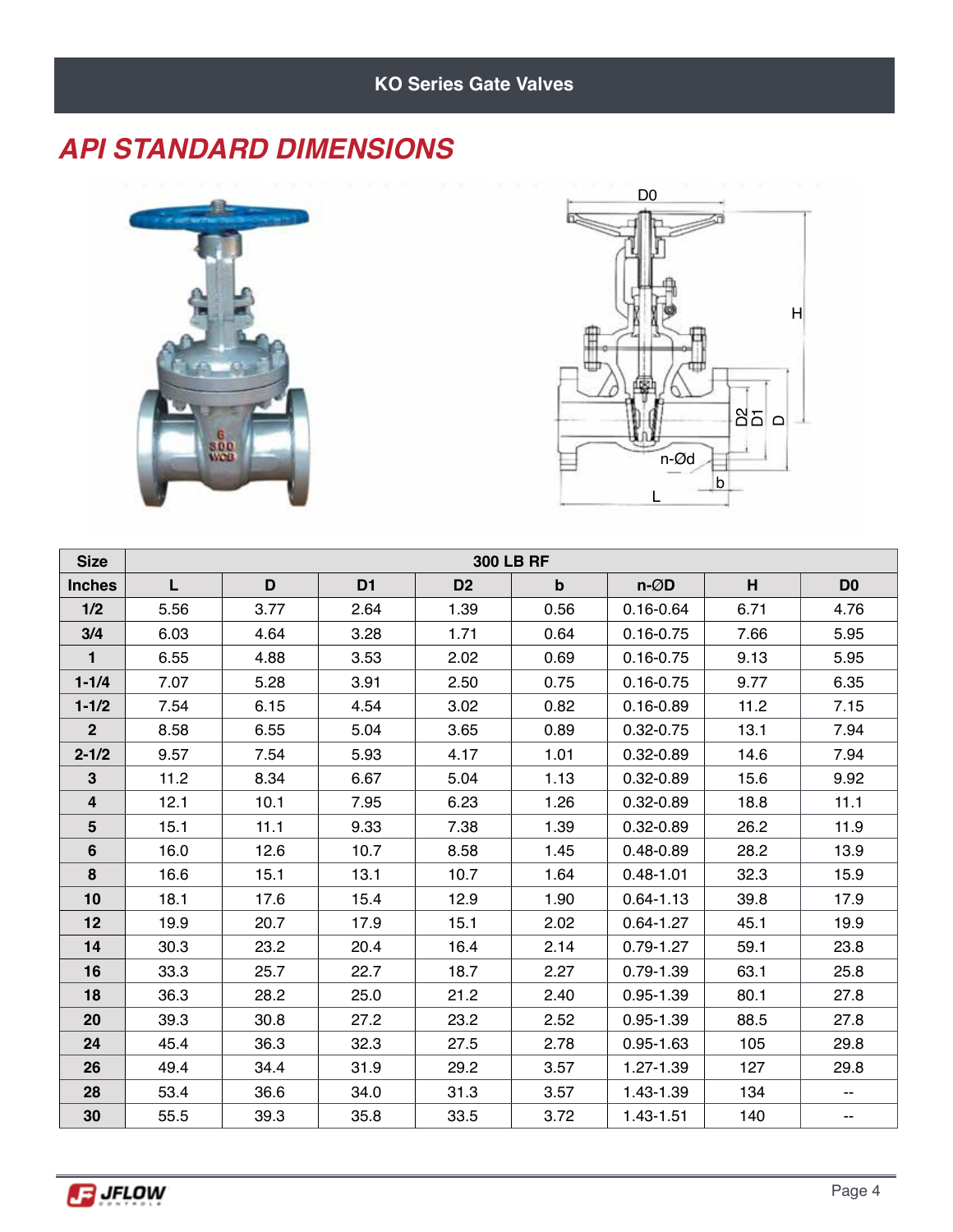#### *DIN STANDARD DIMENSIONS*





| <b>Size</b>    | <b>600 LB RF</b> |      |                |                |             |                   |      |                |  |  |  |  |
|----------------|------------------|------|----------------|----------------|-------------|-------------------|------|----------------|--|--|--|--|
| <b>Inches</b>  | L                | D    | D <sub>1</sub> | D <sub>2</sub> | $\mathbf b$ | $n-\varnothing D$ | H    | D <sub>0</sub> |  |  |  |  |
| 1/2            | 6.55             | 3.77 | 2.64           | 1.39           | 0.83        | $0.16 - 0.64$     | 6.71 | 6.35           |  |  |  |  |
| 3/4            | 7.54             | 4.64 | 3.28           | 1.71           | 0.89        | $0.16 - 0.75$     | 7.66 | 7.40           |  |  |  |  |
| 1              | 8.58             | 4.92 | 3.53           | 2.02           | 0.95        | $0.16 - 0.75$     | 9.13 | 7.94           |  |  |  |  |
| $1 - 1/4$      | 9.09             | 5.28 | 3.91           | 2.50           | 1.09        | $0.16 - 0.75$     | 9.77 | 7.94           |  |  |  |  |
| $1 - 1/2$      | 9.57             | 6.19 | 4.54           | 2.90           | 1.15        | $0.16 - 0.89$     | 11.2 | 9.53           |  |  |  |  |
| 2 <sup>2</sup> | 11.6             | 6.55 | 5.04           | 3.65           | 1.27        | $0.32 - 0.75$     | 16.9 | 7.94           |  |  |  |  |
| $2 - 1/2$      | 13.1             | 7.54 | 5.93           | 4.17           | 1.39        | $0.32 - 0.89$     | 19.3 | 9.92           |  |  |  |  |
| $\overline{3}$ | 14.1             | 8.34 | 6.67           | 5.04           | 1.53        | 0.32-0.89         | 20.3 | 11.1           |  |  |  |  |
| $\overline{4}$ | 17.2             | 10.8 | 8.58           | 6.23           | 1.77        | $0.32 - 1.01$     | 24.2 | 11.9           |  |  |  |  |
| 5              | 20.2             | 13.1 | 10.6           | 7.38           | 2.02        | $0.32 - 1.13$     | 27.8 | 13.9           |  |  |  |  |
| 6              | 22.2             | 14.1 | 11.6           | 8.58           | 2.16        | $0.48 - 1.13$     | 32.6 | 17.9           |  |  |  |  |
| 8              | 26.2             | 16.6 | 13.9           | 10.7           | 2.46        | $0.48 - 1.27$     | 36.5 | 19.9           |  |  |  |  |
| 10             | 31.2             | 20.2 | 18.3           | 12.9           | 2.78        | $0.64 - 1.39$     | 42.9 | 25.8           |  |  |  |  |
| 12             | 33.3             | 22.2 | 19.4           | 15.1           | 2.90        | $0.79 - 1.39$     | 48.4 | 29.8           |  |  |  |  |
| 14             | 35.3             | 23.9 | 20.9           | 16.4           | 3.04        | $0.79 - 1.51$     | 58.5 | 31.8           |  |  |  |  |
| 16             | 39.3             | 27.2 | 24.0           | 18.7           | 3.28        | $0.79 - 1.63$     | 65.5 | 35.7           |  |  |  |  |
| 18             | 43.4             | 29.5 | 26.0           | 21.2           | 3.53        | $0.79 - 1.77$     | 68.6 | --             |  |  |  |  |
| 20             | 47.4             | 32.3 | 28.7           | 23.2           | 3.79        | $0.95 - 1.77$     | 80.2 | --             |  |  |  |  |
| 24             | 55.5             | 37.3 | 33.3           | 27.5           | 4.29        | $0.95 - 2.02$     | 85.6 | --             |  |  |  |  |

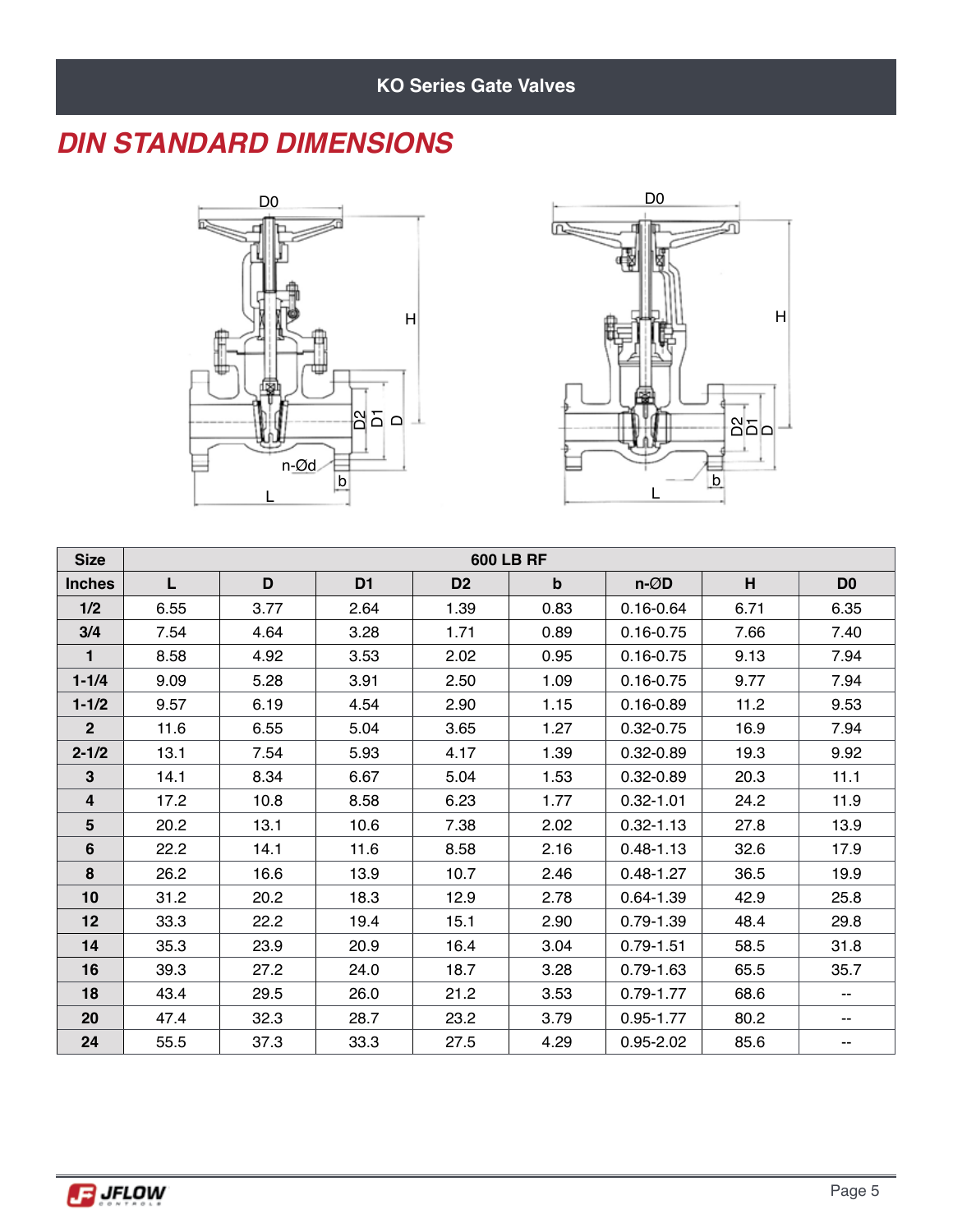#### **KO Series Gate Valves**

#### *DIN STANDARD DIMENSIONS*

| <b>Size</b><br>PN<br><b>Inches</b> |                  | L              |                |      |                |                |                           |      |               |      | W    |
|------------------------------------|------------------|----------------|----------------|------|----------------|----------------|---------------------------|------|---------------|------|------|
|                                    |                  | F <sub>4</sub> | F <sub>5</sub> | D    | D <sub>1</sub> | D <sub>2</sub> | $\boldsymbol{\mathsf{b}}$ | f    | z-Ød          | H/H1 |      |
|                                    | 2 <sup>1</sup>   | 5.91           | 9.84           | 6.50 | 4.92           | 4.02           | 0.79                      | 0.12 | $0.16 - 0.71$ | 12.2 | 9.45 |
|                                    | $2 - 1/2$        | 6.69           | 10.6           | 7.28 | 5.71           | 4.80           | 0.71                      | 0.12 | $0.16 - 0.71$ | 14.4 | 9.45 |
|                                    | $\mathbf 3$      | 7.09           | 11.0           | 7.87 | 6.30           | 5.43           | 0.79                      | 0.12 | $0.31 - 0.71$ | 15.6 | 11.0 |
|                                    | 4                | 7.48           | 11.8           | 8.66 | 7.09           | 6.22           | 0.79                      | 0.12 | $0.31 - 0.71$ | 16.7 | 12.6 |
|                                    | $5\phantom{.0}$  | 7.87           | 12.8           | 9.84 | 8.27           | 7.40           | 0.87                      | 0.12 | $0.31 - 0.71$ | 18.9 | 14.2 |
|                                    | 6                | 8.27           | 13.8           | 11.2 | 9.45           | 8.35           | 0.87                      | 0.12 | 0.47-0.87     | 20.5 | 14.2 |
| 16                                 | $\pmb{8}$        | 9.06           | 15.8           | 13.4 | 11.6           | 10.6           | 0.94                      | 0.12 | $0.47 - 1.02$ | 24.4 | 15.8 |
|                                    | 10               | 9.84           | 17.7           | 15.9 | 14.0           | 12.6           | 1.02                      | 0.16 | $0.47 - 1.02$ | 28.0 | 17.7 |
|                                    | 12               | 10.6           | 19.7           | 18.1 | 16.1           | 14.9           | 1.10                      | 0.16 | $0.47 - 1.02$ | 29.9 | 22.1 |
|                                    | 14               | 11.4           | 21.7           | 20.5 | 18.5           | 17.2           | 1.18                      | 0.16 | $0.63 - 1.02$ | 35.4 | 25.2 |
|                                    | 16               | 12.2           | 23.6           | 22.8 | 20.7           | 19.3           | 1.26                      | 0.16 | $0.63 - 1.18$ | 39.4 | 25.2 |
|                                    | 20               | 13.8           | 27.6           | 28.2 | 25.6           | 24.0           | 1.42                      | 0.16 | 1.18-1.30     | 48.2 | 27.6 |
|                                    | 24               | 15.4           | 31.5           | 33.1 | 30.3           | 28.5           | 1.57                      | 0.20 | $0.79 - 1.42$ | 53.5 | 27.6 |
|                                    | $\overline{2}$   | 5.91           | 9.84           | 6.5  | 4.92           | 4.02           | 0.79                      | 0.12 | $0.16 - 0.71$ | 12.2 | 9.45 |
|                                    | $2 - 1/2$        | 6.69           | 10.6           | 7.28 | 5.71           | 4.80           | 0.87                      | 0.12 | $0.31 - 0.71$ | 14.4 | 9.45 |
|                                    | $\mathbf{3}$     | 7.09           | 11.0           | 7.87 | 6.30           | 5.43           | 0.94                      | 0.12 | $0.31 - 0.71$ | 15.6 | 11.0 |
|                                    | 4                | 7.48           | 11.8           | 9.25 | 7.48           | 6.38           | 0.94                      | 0.12 | $0.31 - 0.87$ | 16.7 | 12.6 |
|                                    | $5\phantom{.0}$  | 7.87           | 12.8           | 10.6 | 8.66           | 7.40           | 1.02                      | 0.12 | $0.31 - 1.02$ | 18.9 | 14.2 |
|                                    | 6                | 8.27           | 13.8           | 11.8 | 9.84           | 8.58           | 1.10                      | 0.12 | $0.31 - 1.02$ | 20.5 | 14.2 |
| 25                                 | 8                | 9.06           | 15.8           | 14.2 | 12.2           | 10.9           | 1.18                      | 0.12 | $0.47 - 1.02$ | 24.4 | 15.8 |
|                                    | 10               | 9.84           | 17.7           | 16.7 | 14.6           | 13.2           | 1.26                      | 0.12 | $0.47 - 1.18$ | 28.0 | 17.7 |
|                                    | 12               | 10.6           | 19.7           | 19.1 | 16.9           | 15.6           | 1.34                      | 0.16 | $0.63 - 1.18$ | 29.9 | 22.1 |
|                                    | 14               | 11.4           | 21.7           | 21.9 | 19.3           | 17.7           | 1.50                      | 0.16 | $0.63 - 1.30$ | 35.4 | 25.2 |
|                                    | 16               | 12.2           | 23.6           | 24.4 | 21.7           | 19.9           | 1.57                      | 0.16 | $0.63 - 1.42$ | 39.4 | 25.2 |
|                                    | 20               | 13.8           | 27.6           | 28.7 | 26.0           | 24.2           | 1.73                      | 0.16 | $0.79 - 1.42$ | 48.2 | 27.6 |
|                                    | 24               | 15.4           | 31.5           | 33.3 | 30.3           | 28.4           | 1.81                      | 0.20 | $0.79 - 1.54$ | 53.5 | 27.6 |
|                                    | $\mathbf{2}$     | 5.91           | 9.84           | 6.5  | 4.92           | 4.02           | 0.79                      | 0.12 | $0.16 - 0.71$ | 12.2 | 9.45 |
|                                    | $2 - 1/2$        | 6.69           | 10.6           | 7.28 | 5.71           | 4.80           | 0.87                      | 0.12 | $0.31 - 0.71$ | 14.4 | 9.45 |
|                                    | $\mathbf{3}$     | 7.09           | 11.0           | 7.87 | 6.30           | 5.53           | 0.94                      | 0.12 | $0.31 - 0.71$ | 15.6 | 11.0 |
|                                    | $\boldsymbol{4}$ | 7.48           | 11.8           | 9.25 | 7.09           | 6.38           | 0.94                      | 0.12 | $0.31 - 0.87$ | 16.7 | 12.6 |
|                                    | 5                | 7.87           | 12.8           | 10.6 | 8.66           | 7.40           | 1.02                      | 0.12 | $0.31 - 1.02$ | 18.9 | 14.2 |
|                                    | $6\phantom{1}$   | 8.27           | 13.8           | 11.8 | 9.84           | 8.58           | 1.10                      | 0.12 | $0.31 - 1.02$ | 20.5 | 14.2 |
| 40                                 | 8                | 9.06           | 15.8           | 14.8 | 12.6           | 11.2           | 1.34                      | 0.12 | $0.47 - 1.18$ | 24.4 | 15.8 |
|                                    | 10               | 9.84           | 17.7           | 17.7 | 15.2           | 13.6           | 1.50                      | 0.12 | $0.47 - 1.30$ | 28.0 | 17.7 |
|                                    | 12               | 10.6           | 19.7           | 20.3 | 17.7           | 16.1           | 1.65                      | 0.16 | $0.63 - 1.30$ | 29.9 | 22.1 |
|                                    | 14               | 11.4           | 21.7           | 22.8 | 20.1           | 18.3           | 1.81                      | 0.16 | $0.63 - 1.42$ | 35.4 | 25.2 |
|                                    | 16               | 12.2           | 23.6           | 23.6 | 23.0           | 21.1           | 1.97                      | 0.16 | $0.63 - 1.54$ | 39.4 | 25.2 |
|                                    | 20               | 13.8           | 27.6           | 29.7 | 26.4           | 24.2           | 2.05                      | 0.16 | $0.79 - 1.65$ | 48.2 | 27.6 |
|                                    | 24               | 15.4           | 31.5           | 35.0 | 31.3           | 28.9           | 2.36                      | 0.20 | $0.79 - 1.89$ | 53.5 | 27.6 |

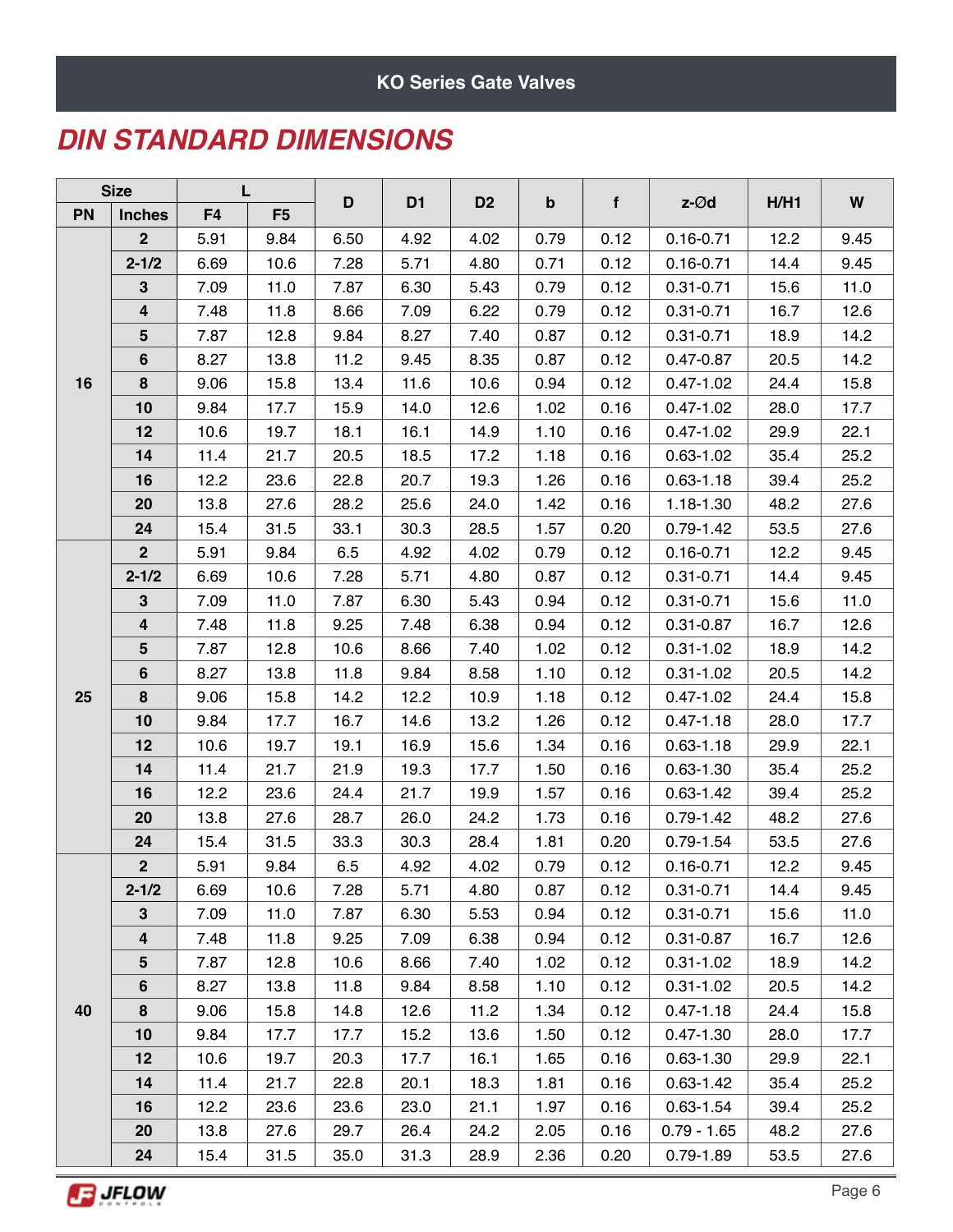#### **KO Series Gate Valves**

| <b>Size</b> |                 |                | D              | D <sub>1</sub> | D <sub>2</sub> | $\mathbf b$ | f    | $z - \varnothing d$ | H/H1          | W    |      |
|-------------|-----------------|----------------|----------------|----------------|----------------|-------------|------|---------------------|---------------|------|------|
| PN          | <b>Inches</b>   | F <sub>4</sub> | F <sub>5</sub> |                |                |             |      |                     |               |      |      |
|             | 2 <sup>2</sup>  | 5.91           | 9.84           | 7.09           | 5.31           | 4.02        | 1.02 | 0.12                | $0.16 - 0.87$ | 12.2 | 9.45 |
|             | $2 - 1/2$       | 6.69           | 10.6           | 8.07           | 6.30           | 4.80        | 1.02 | 0.12                | $0.31 - 0.87$ | 14.4 | 9.45 |
|             | 3               | 7.09           | 11.0           | 8.46           | 6.69           | 5.43        | 1.10 | 0.12                | $0.31 - 0.87$ | 15.6 | 11.0 |
|             | 4               | 7.48           | 11.8           | 9.84           | 7.87           | 6.38        | 1.18 | 0.12                | $0.31 - 1.02$ | 16.7 | 12.6 |
|             | 5               | 7.87           | 12.8           | 11.6           | 9.45           | 7.40        | 1.34 | 0.12                | $0.31 - 1.18$ | 18.9 | 14.2 |
| 60          | 6               | 8.27           | 13.8           | 13.6           | 11.0           | 8.58        | 1.42 | 0.12                | $0.31 - 1.30$ | 20.5 | 14.2 |
|             | 8               | 9.06           | 15.8           | 16.3           | 13.6           | 11.2        | 1.65 | 0.12                | $0.47 - 1.02$ | 24.4 | 15.8 |
|             | 10              | 9.84           | 17.7           | 18.5           | 15.8           | 13.6        | 1.81 | 0.12                | $0.47 - 1.02$ | 28.0 | 17.7 |
|             | 12 <sub>2</sub> | 10.6           | 19.7           | 20.9           | 18.1           | 16.1        | 2.05 | 0.16                | $0.47 - 1.02$ | 29.9 | 22.1 |
|             | 14              | 11.4           | 21.7           | 23.6           | 20.7           | 18.3        | 2.20 | 0.16                | $0.63 - 1.02$ | 35.4 | 25.2 |

### *DIN STANDARD DIMENSIONS (Con't)*

# *HOW TO ORDER*

| <b>Series</b> | <b>Body Material</b> |                     |         | <b>Trim Material</b>   | <b>End Connections</b> |                             |  |
|---------------|----------------------|---------------------|---------|------------------------|------------------------|-----------------------------|--|
| KO            | $22 \,$              | <b>Carbon Steel</b> | SS      | <b>Stainless Steel</b> | F150                   | <b>ANSI 150</b>             |  |
|               | 33                   | 316 CF8M            | $22 \,$ | Chrome Trim            | <b>F300</b>            | <b>ANSI 300</b>             |  |
|               | 00                   | 304 CF8             | #1      | 410 trim               | <b>F600</b>            | <b>ANSI 600</b>             |  |
|               | 44                   | Alloy               | #4      | <b>Hard 410</b>        | <b>SW</b>              | Socket Weld                 |  |
|               | 88                   | LF2/LCB             | #8      | 410 Hard faced         | <b>PT</b>              | Female NPT                  |  |
|               | 99                   | <b>Duplex</b>       |         |                        | <b>B1</b>              | Butt Weld Sch 10            |  |
|               |                      |                     |         |                        | <b>B4</b>              | Butt Weld Sch 40            |  |
|               |                      |                     |         |                        | <b>B8</b>              | Butt Weld Sch 80            |  |
|               |                      |                     |         |                        | E1                     | Extended Butt Weld Sch 10   |  |
|               |                      |                     |         |                        | E4                     | Extended Butt Weld Sch 40   |  |
|               |                      |                     |         |                        | E8                     | Extended Butt Weld Sch 80   |  |
|               |                      |                     |         |                        | E6                     | Extended Butt Weld Sch 160  |  |
|               |                      |                     |         |                        | TW                     | Female NPT X Socket Weld    |  |
|               |                      |                     |         |                        | ES                     | <b>Extended Socket Weld</b> |  |